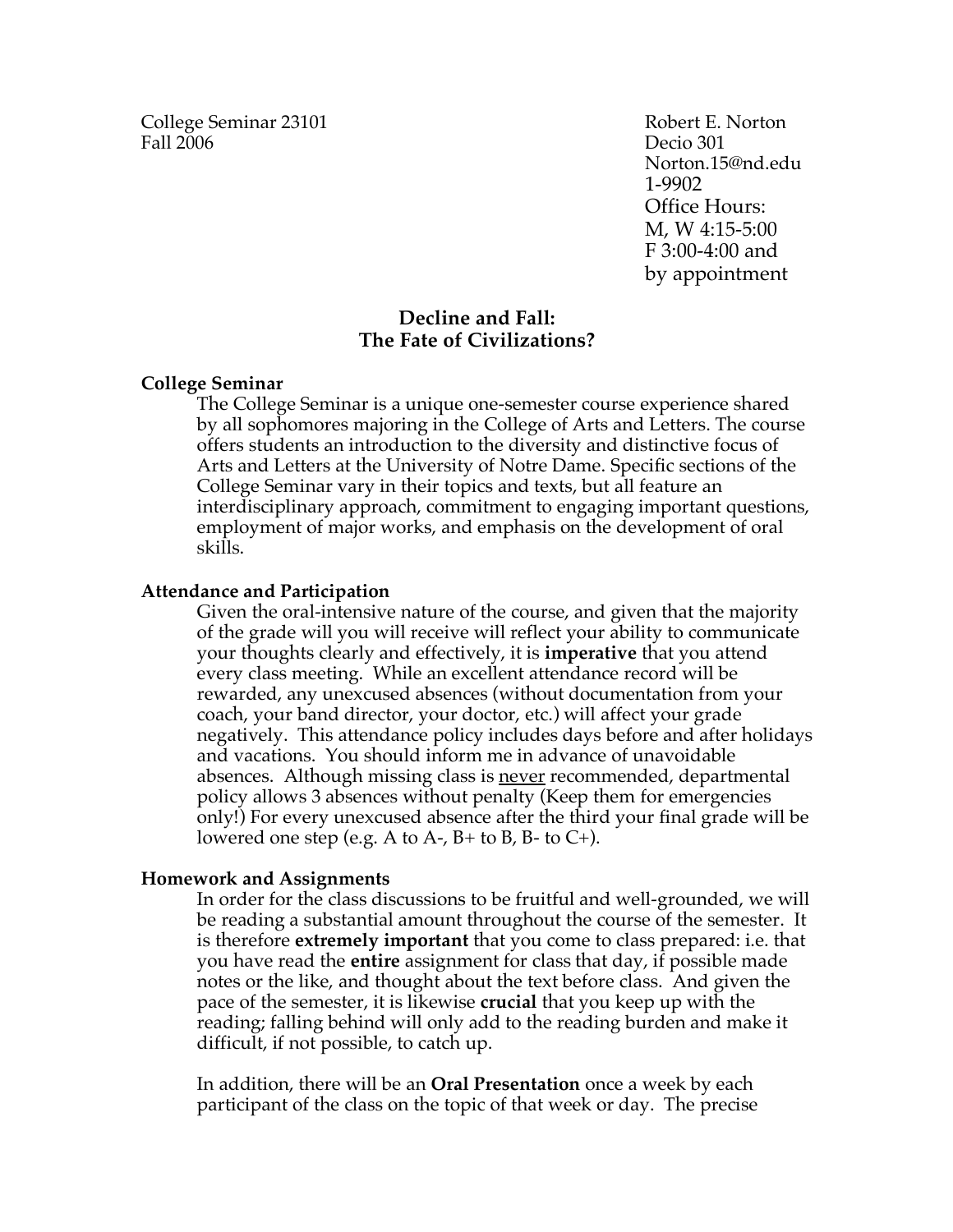nature of the topic of the presentation is to be determined in advance in consultation with me. The presentation can be given extemporaneously or from a written text (former preferred), but should be no longer than 15-20 minutes in length. The presentation will be followed by a short discussion of it by the class.

There will also be a short paper and a written final exam.

#### **Honor Code**

Throughout all course activities, including written assignments, quizzes, and exams, the Honor Code is in effect: all of this work has to be your own and not anyone else's. To familiarize yourself with the Honor Code, please read the pertinent chapter in *Du Lac* (beginning on p. a-33): particularly section IV, entitled "Student Responsibilities under the Academic Code of Honor," points A through D; or visit http://www.nd.edu/~hnrcode/IV-Student\_Resp.htm. If secondary sources are used for any assignments, these sources should be listed in a bibliography at the assignment's end, and any quoted material should be placed in quotation marks and clearly attributed in a footnote. Plagiarism (i.e., any written work presented as entirely your own and original to the particular assignment that is *not*, in fact, entirely your own and/or original to the particular assignment) is a serious matter. If you have questions about this policy and how it applies to your work for our course, and if you are in doubt about the legitimacy of your activities with respect to this course, please don't hesitate to ask me–before any problems can arise.

#### **Requirements and Evaluation**:

| Attendance, Class Participation | $45\%$  |
|---------------------------------|---------|
| <b>Oral Presentation</b>        | $25\%$  |
| One Short Essay                 | $10\%$  |
| Final Exam                      | $20 \%$ |

#### **Contacting and Meeting with Professor Norton:**

During office hours, I will be in my office in Decio 301, ready to discuss course issues or anything else. If you can't make my office hours, contact me after class or by e-mail; we can then either solve the issue right there or set up a time to meet. E-mail (Norton.15@nd.edu) is a good way to get in touch with me to ask specific questions.

**Week One Wednesday Aug. 23** Introduction Assignment: Edward Gibbon, *The Decline and Fall of the* 

*Roman Empire*, Chs. I-VII (pp. 3-124).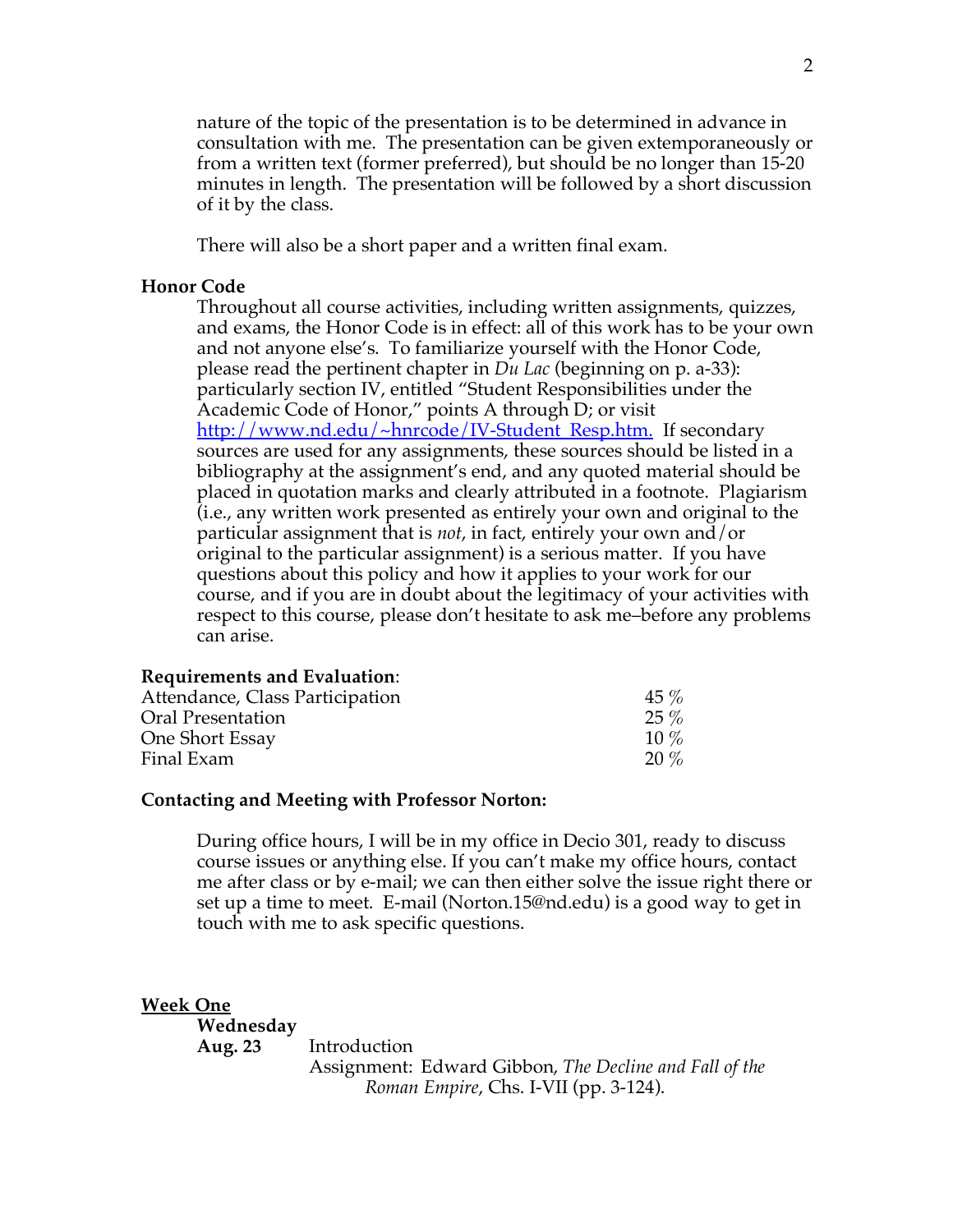3

|                  | Monday<br>Aug. 28                      | Edward Gibbon and History<br>Assignment: Gibbon, The Decline and Fall, Chs. XV and XVI<br>$(pp. 237-314).$                                                          |
|------------------|----------------------------------------|---------------------------------------------------------------------------------------------------------------------------------------------------------------------|
|                  | Wednesday<br>Aug. 30                   | Rome and Early Christianity<br>Presentation<br>Assignment: Gibbon, The Decline and Fall, Chs. XVII-XX (pp.<br>317-400).                                             |
|                  | <b>Week Three</b><br>Monday<br>Sept. 4 | The Establishment of the Eastern Empire<br>Presentation<br>Assignment: Gibbon, The Decline and Fall, Chs. XXXIV-<br>XXXVI and XXXIX) (pp. $604-642$ and $691-98$ ). |
|                  | Wednesday<br>Sept. 6                   | The Collapse of the West<br>Assignment: Gibbon, The Decline and Fall Chs. XLIV, XLVII,<br>(pp. 762-787, 815-851).                                                   |
| <u>Week Four</u> | Monday<br>Sept. 11                     | Legal and Ecclesiastical Turmoil<br>Presentation<br>Assignment: Gibbon, The Decline and Fall, Chs. L (pp. 855-<br>943)                                              |
|                  | Wednesday<br>Sept. 13                  | The Rise of Islam<br>Assignment: Gibbon, The Decline and Fall, Chs. LI, LIII,<br>LXVIII-LXXI (pp. 944-960, 982-1002, 1197-1252).                                    |
| <b>Week Five</b> | Monday<br><b>Sept. 18</b>              | Lessons from Rome<br>Presentation<br>Assignment: Richard Wagner, Twilight of the Gods<br>Listen to Recording and read libretto.                                     |
|                  | Wednesday<br>Sept. 20                  | Wagner: Myth and Culture<br>Presentation<br>Assignment: Wagner, Twilight (continued).                                                                               |

## **Week Six**

**Week Two**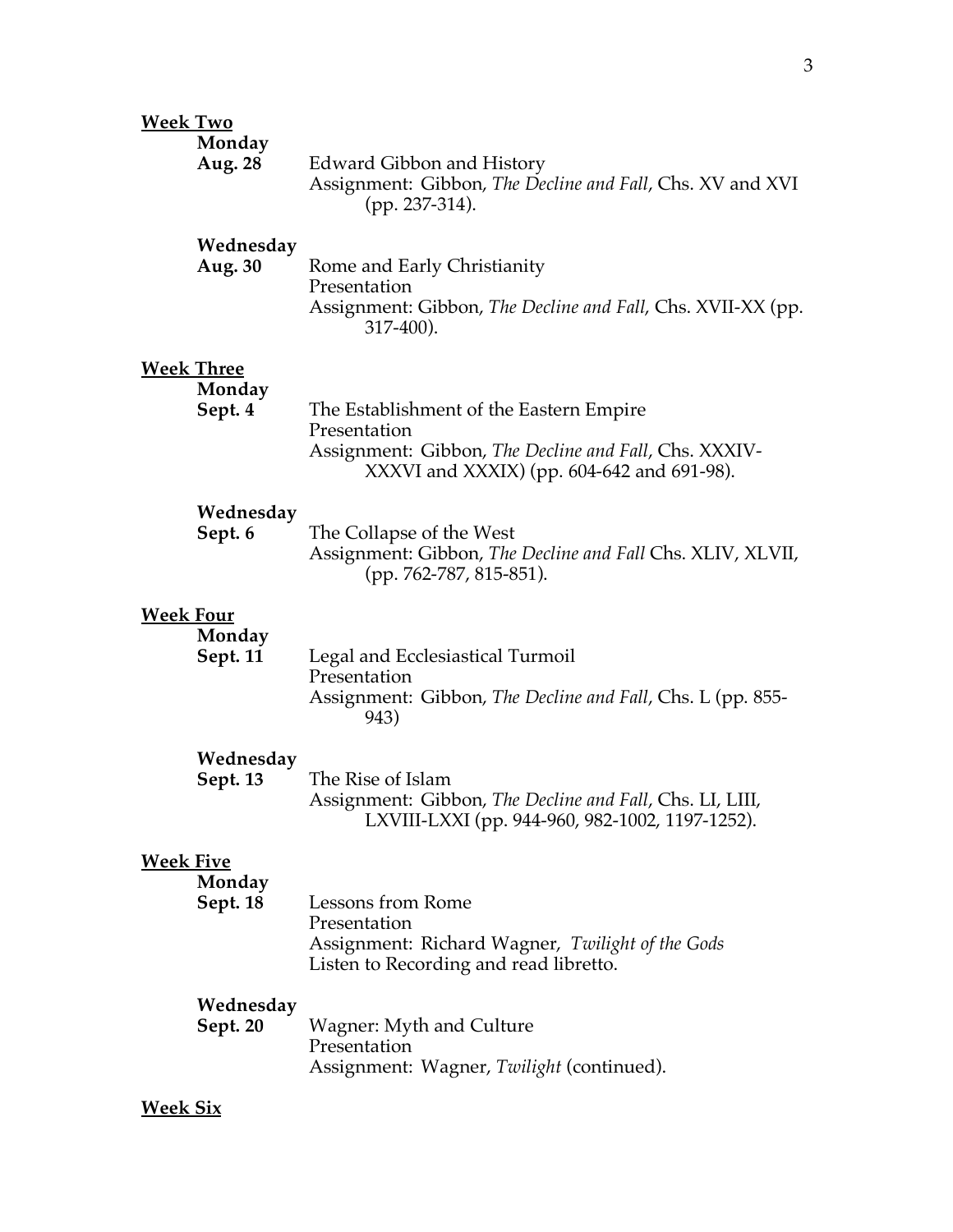|                   | Monday<br>Sept. 25                    | Wagner<br>Presentation<br>Assignment: Friedrich Nietzsche, On The Genealogy of<br>Morality, Preface and First Essay, pp. 3-37. |
|-------------------|---------------------------------------|--------------------------------------------------------------------------------------------------------------------------------|
|                   | Wednesday<br>Sept. 27                 | Nietzsche and the Modern World<br>Assignment: Nietzsche, Genealogy, Second Essay, pp. 38-71.                                   |
|                   | <b>Week Seven</b><br>Monday<br>Oct. 2 | Nietzsche, Morality and History<br>Presentation<br>Assignment: Nietzsche, <i>Genealogy</i> , Third Essay, pp. 72-128.          |
|                   | Wednesday<br>Oct. 4                   | Nietzsche and "ego-mania"<br>Assignment: Max Nordau, Degeneration, Book I, pp. 1-44.                                           |
| <b>Week Eight</b> | Monday<br>Oct. 9                      | Nordau and the Fin-de-siècle Syndrome<br>Presentation<br>Assignment: Nordau, "The Wagner Cult," pp. 171-213.                   |
|                   | Wednesday<br>Oct. 11                  | Mysticism: Nordau and Wagner<br>Presentation<br>Assignment: Nordau, Degeneration, "Friedrich Nietzsche,"<br>415-472.           |
|                   |                                       | Midterm Break                                                                                                                  |
| <b>Week Nine</b>  | Monday<br>Oct. 23                     | Ego-mania: Nordau and Nietzsche                                                                                                |

Presentation Assignment: Oswald Spengler, *The Decline of the West*, Chs. I and III, pp. 3-40 and 70-86.

# **Wednesday**

**Oct. 25** Spengler and the Twentieth Century Assignment: Spengler, *Decline*, Chs. V-VII, pp. 97-158.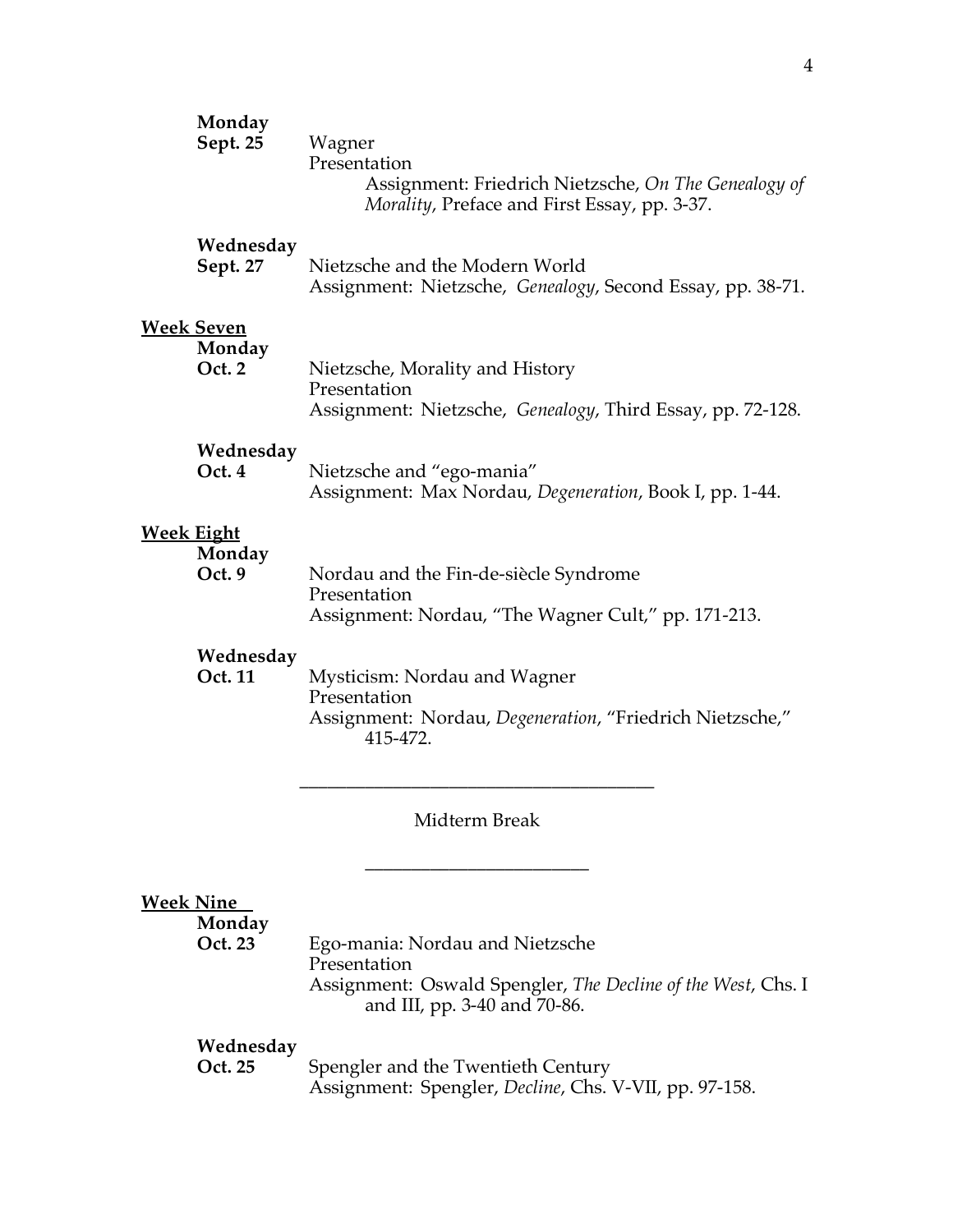| <b>Week Ten</b> | Monday                                           |                                                                                                                          |
|-----------------|--------------------------------------------------|--------------------------------------------------------------------------------------------------------------------------|
|                 | Oct. 30                                          | Spengler on Art, History, Culture<br>Presentation                                                                        |
|                 |                                                  | Assignment: Spengler, Decline, Ch. X, 188-225.                                                                           |
|                 | Wednesday<br>Nov. 1                              | Spengler on Nature, Science and Religion.<br>Assignment: Spengler, Decline, Chs. XIV, XV 268-353.                        |
|                 | <b>Week Eleven</b><br>Monday<br>Nov. $6$         | Spengler on West vs. East<br>Presentation<br>Assignment: Spengler, Decline, Chs. XVIII-XIX, pp. 360-397.                 |
|                 | Wednesday<br>Nov. 8                              | Spengler on Politics and the State.<br>Assignment: Thomas Mann, Doctor Faustus, pp. 1-135.                               |
|                 | <b>Week Twelve</b><br>Monday<br><b>Nov. 13</b>   | Thomas Mann and the German Tradition<br>Presentation<br>Assignment: Mann, Doctor Faustus, pp. 136-208.                   |
|                 | Wednesday<br><b>Nov. 15</b>                      | Mann and Music<br>Presentation<br>Assignment: Mann, Doctor Faustus, pp. 209-340.                                         |
|                 | <b>Week Thirteen</b><br>Monday<br><b>Nov. 20</b> | Mann and Nietzsche<br>Presentation<br>Assignment: Mann, Doctor Faustus, pp. 341-416.                                     |
|                 | Wednesday<br><b>Nov. 23</b>                      | Nazism: Germany's Fate?<br>Assignment: Mann, Doctor Faustus, 417-end.                                                    |
|                 | <b>Week Fourteen</b><br>Monday<br><b>Nov. 27</b> | The End<br>Presentation<br>Assignment: Samuel Huntington, The Clash of Civilizations,<br>Preface and Chs. 1-3, pp. 1-78. |
|                 | Wednesday<br><b>Nov. 29</b>                      | Huntington's Clash                                                                                                       |